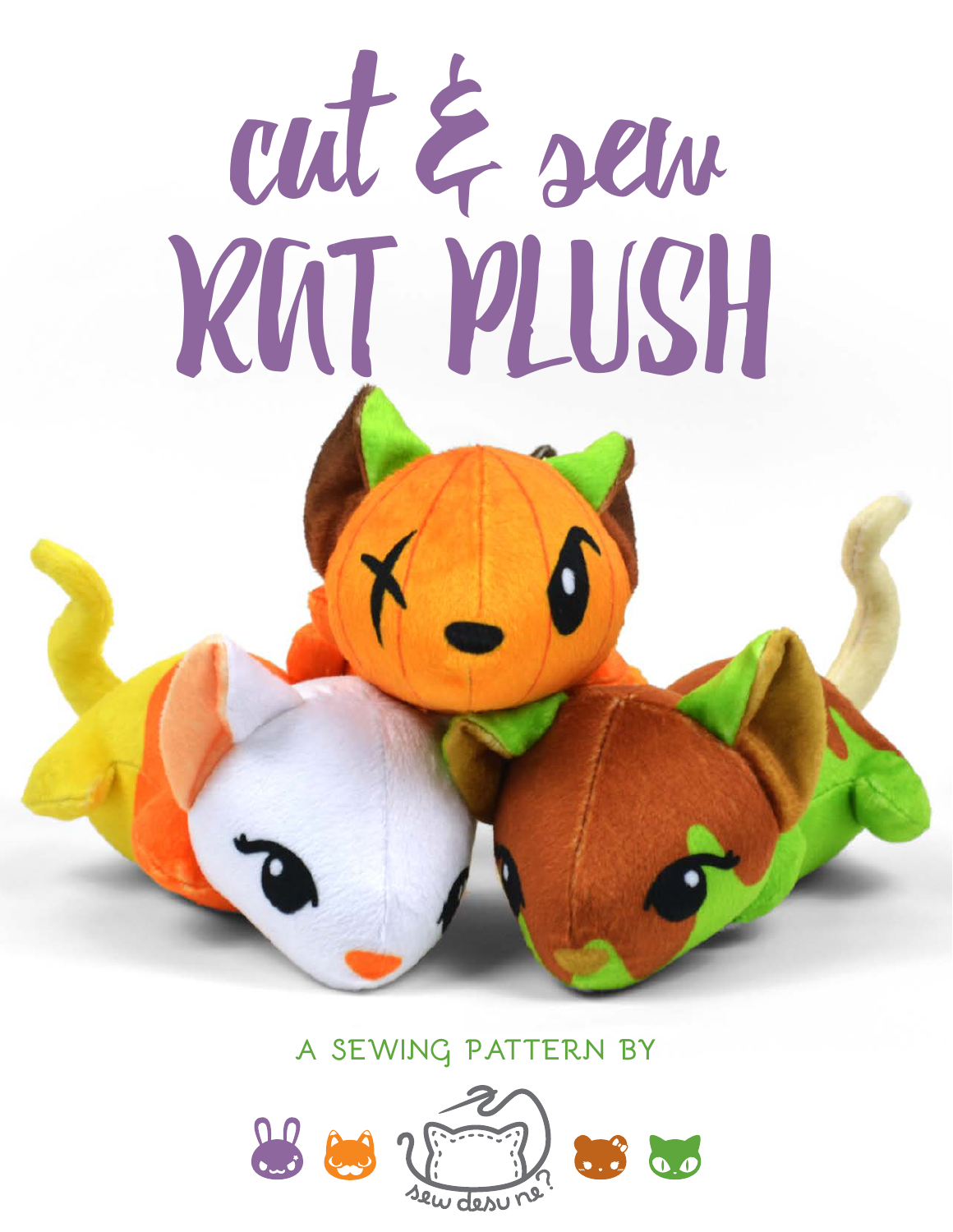cut & sew rat plush of sewing TUTORIAL



**2**

If you're reading this, then you likely purchased some of my Cut & Sew Rat Plush fabric from Spoonflower. So thank you!

Whether you think rats are adorable or excitingly scary, this pattern is sure to make something you'll love! The instructions here go over making a sweet little rodent with a chubby body, curvy tail, and belly-down pose.

### **makes:**

One plush: about 3" tall, 4" wide, and 8" long (not including ears and tail)

## **difficulty:**  3 8 8 8 8 8 8 8

The hardest part of this plush is definitely the neck, as it needs to be aligned right so the body can lie flat. Try to baste the head with big stitches first before sewing it properly with neat and tight stitches.

### **skills used:**

- Basting
- Darts
- Ladder stitch
- Sewing curves



// ©2017 Choly Knight // Items sewn using this pattern may be sold. Credit to "Choly Knight" or "Sew Desu Ne?" is appreciated.<br>You may not reproduce, share, freely distribute, or sell this pattern as your own in digital or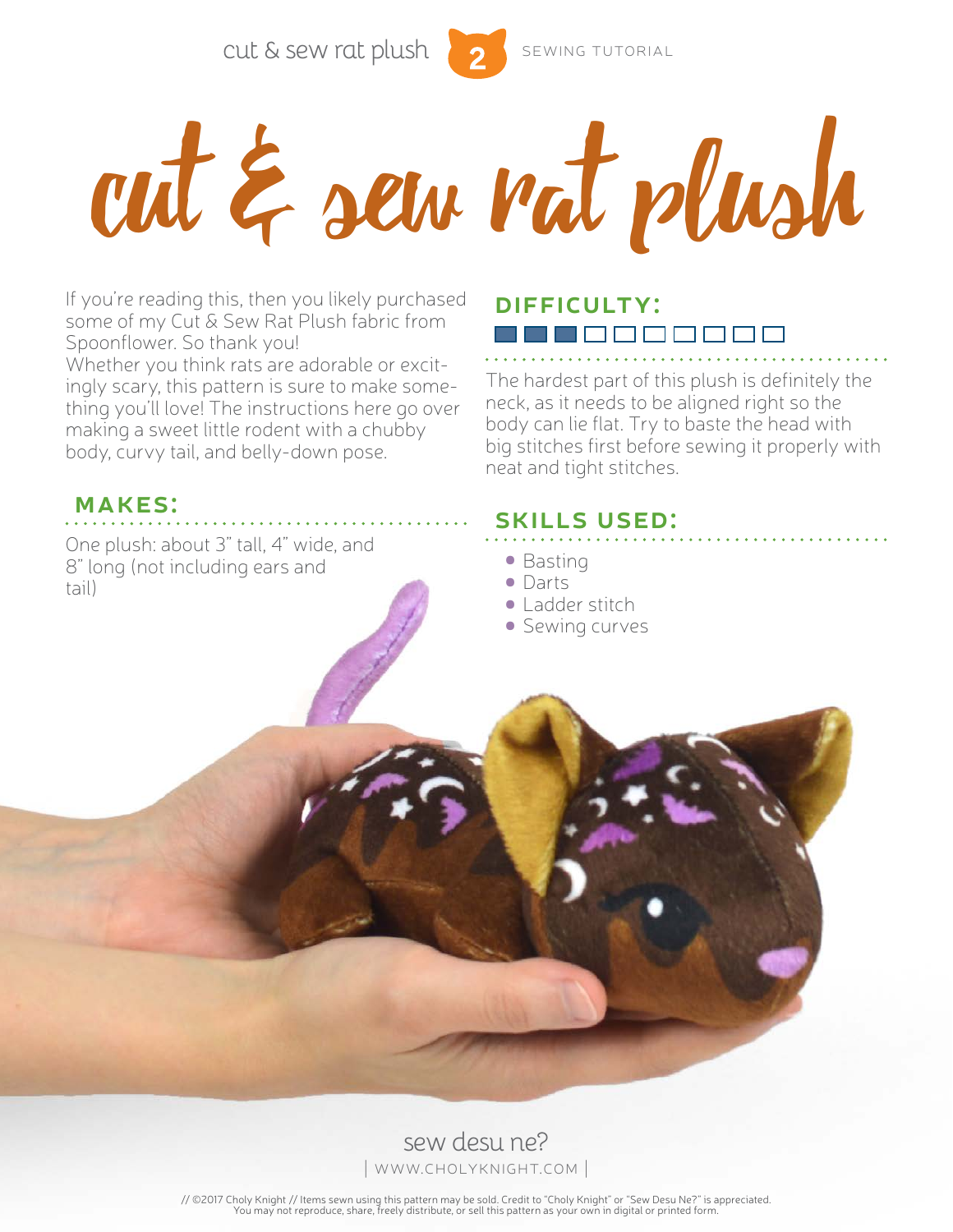

# **materials & tools:**

- your pre-printed Cut & Sew Rat plush fabric from Spoonflower (at least one fat quarter)
- sewing thread to match fabrics
- poly-fil stuffing
- basic sewing tools (sewing machine, scissors, needles, pins, seam ripper, etc.)



### **before you begin:**

- Briefly read the project instructions so you know what to expect.
- Note that a 1⁄4" seam allowance is used throughout the project -- already included in the fabric.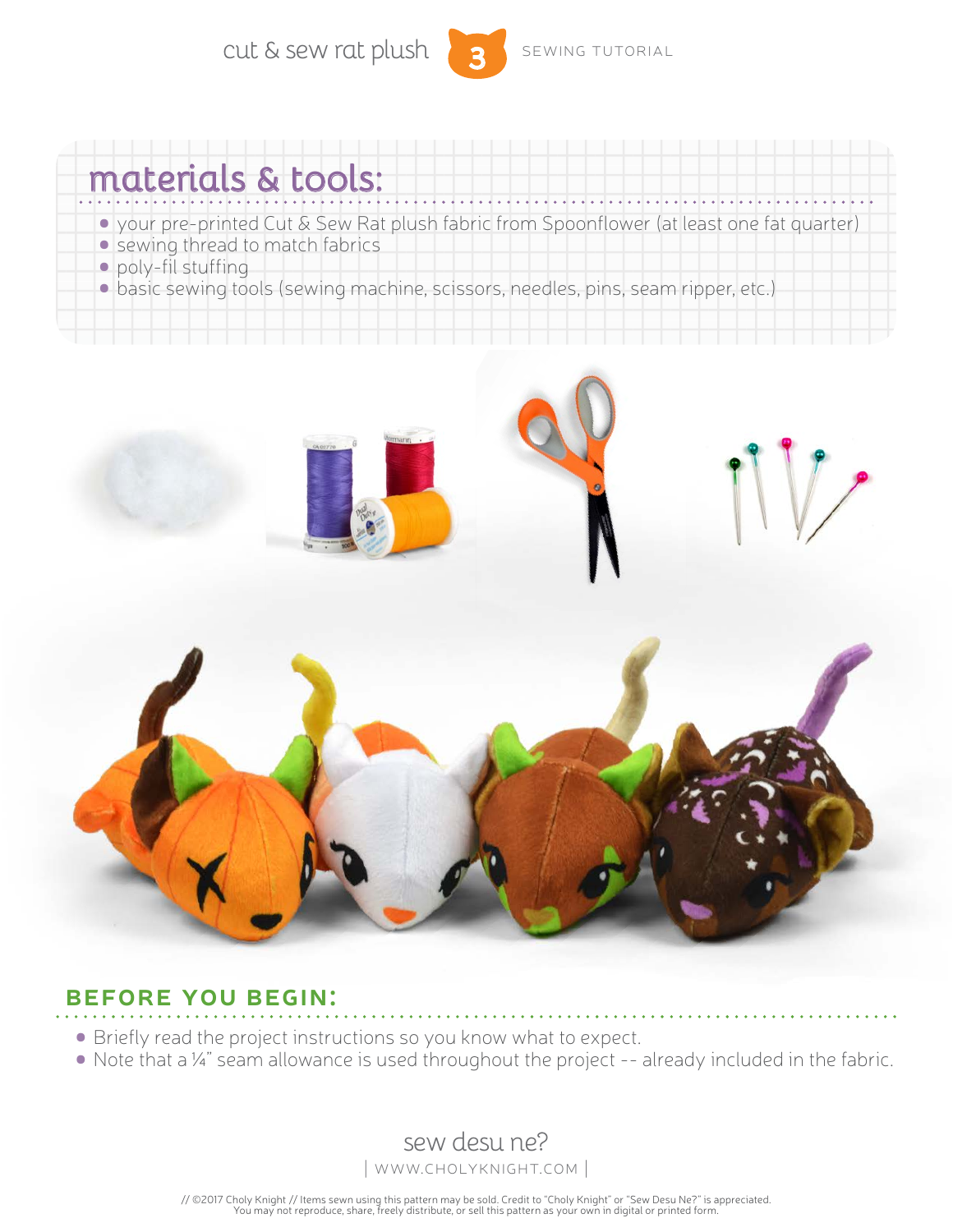cut & sew rat plush  $\overline{A}$  sewing tutorial







**4**

a. Grab your printed Spoonflower cut & sew fabric. If you ordered ¼ yd. of minky or fleece, it should include all the pieces needed (surrounded by a border).

There should be 12 pieces included: **head front (1), head back (2), ears (4), belly (1), tail (2), and back (2).**

**b.** If you're new to sewing, you might want to wait until the applicable step before cutting your fabric so you can refer to the notes and labels. Once you need a piece, cut it out along the dotted lines outside the shape.



- **a.** Cut out your **HEAD FRONT** piece. Locate the open wedges found on the top and bottom of the shape -- these are the darts. To sew them, start by folding the front piece in half along the point of the dart and match up the slanted lines that make the wedge shape.
- **b.** Sew the darts by starting at the opening and moving down to the point.
- c. When sewing the point, try to blend the seam in with the fold so it makes a smooth transition and a rounder finished plush.

### **darts:** A wedge-shaped gap found in a pattern. When sewn in fabric, it creates a tuck in the fabric and develops a 3D shape. The diagonal sides of the wedge are the **legs**; these are matched up and sewn **to the POINT** of the day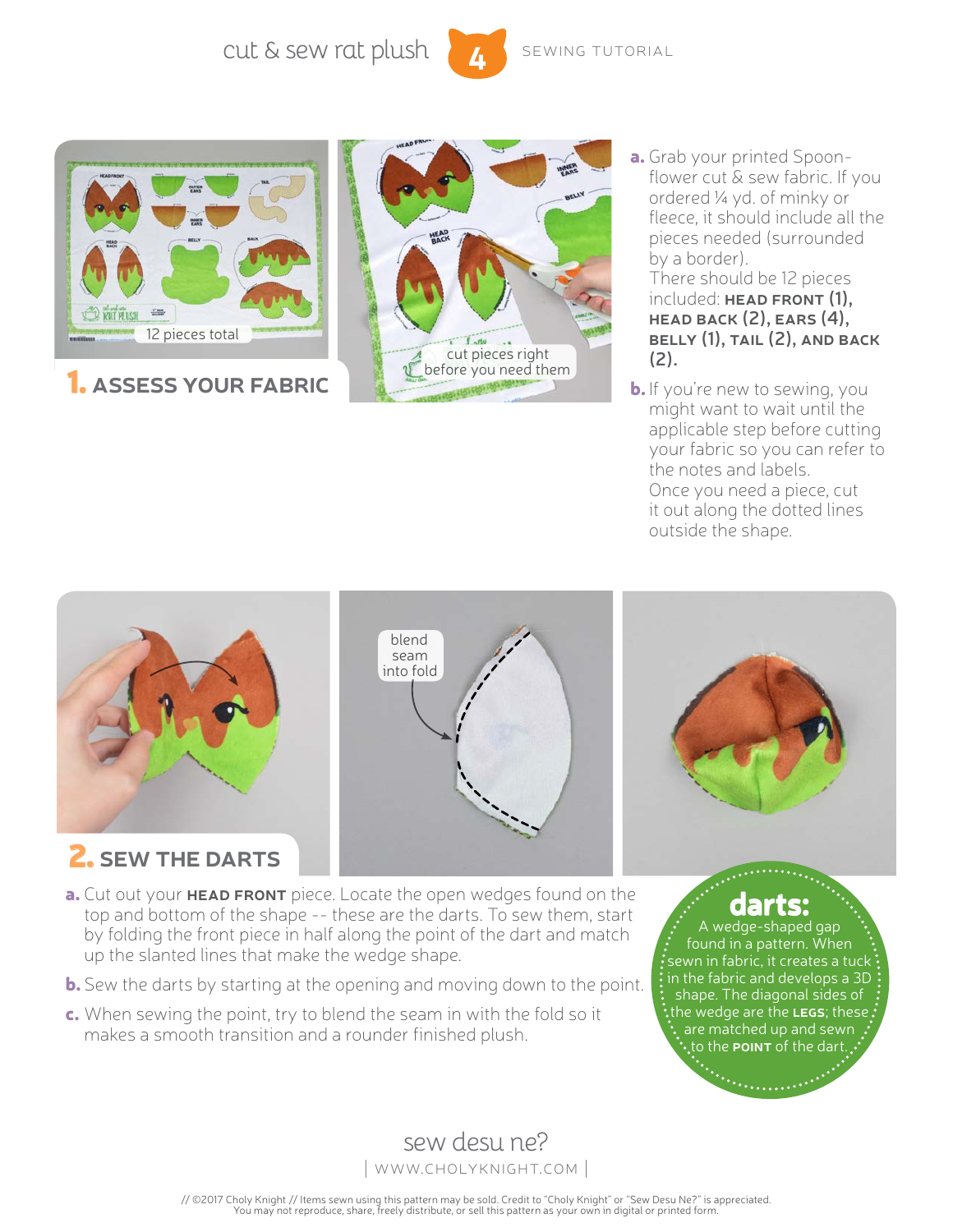$cut &$  sew rat plush  $\overline{S}$  sewing tutorial







**5**

- a. Take this time to find the small *fold guidelines* printed on the ear fabric. Use it as a guide to fold the ear with inner ear fabrics facing.
- **b.** Baste the ear along the open edge to hold the fold in place. Repeat with the other ear so you have a mirrored pair.
- c. If you haven't already, locate the *ear placement colored*  **bands** printed on the **HEAD front** fabric. Place the open end of the ear within these placement

bands. The folds of the ears should be pointing toward the center.

d. Baste the ears to the head front within the seam allowances to hold them in place for future steps.

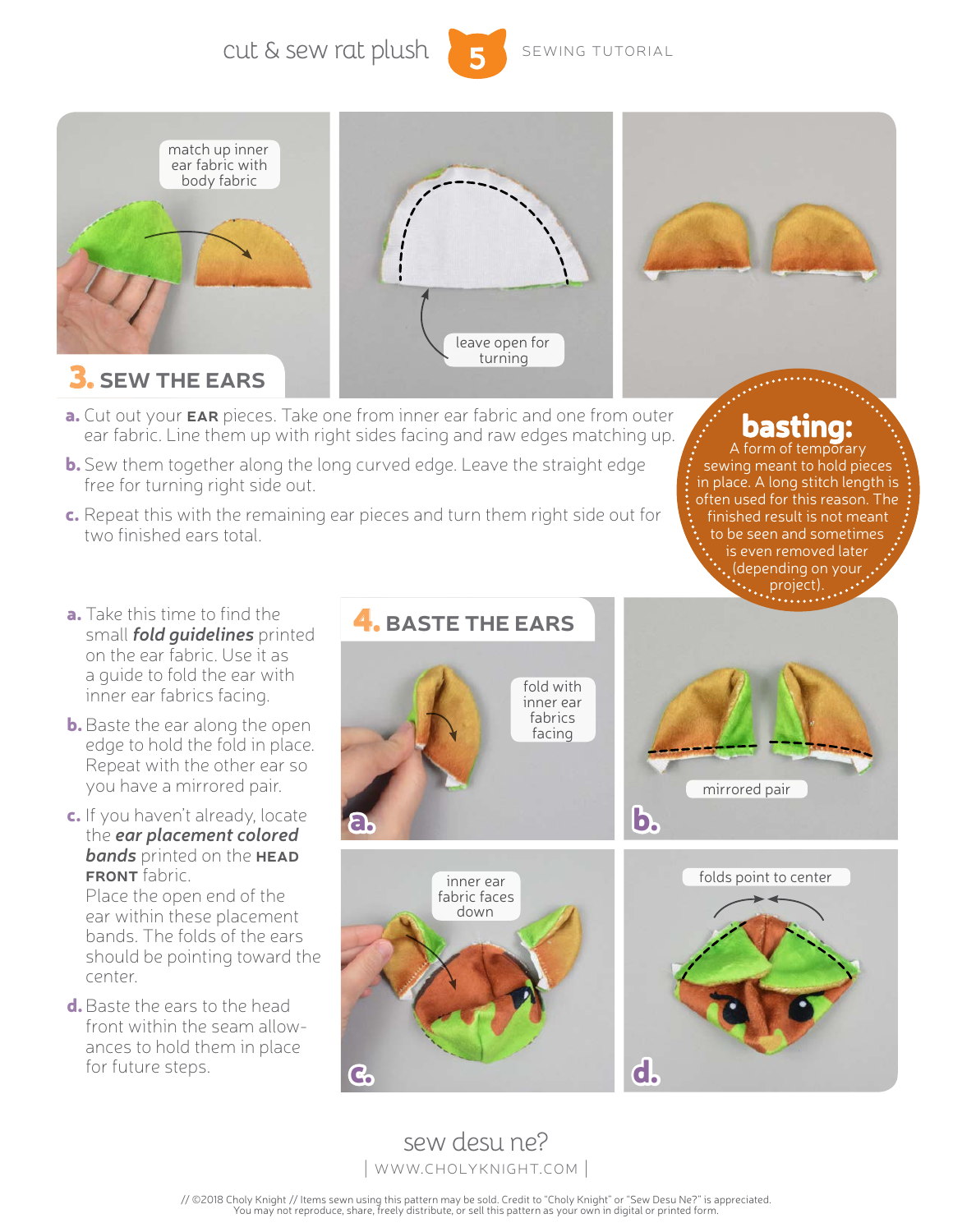



- **a.** Cut out the two **HEAD BACK** pieces. Align them together with right sides facing and raw edges matching up.
- **b.** If you haven't already, locate the **opening for turning colored band** printed on the fabric. Sew along this edge of the **head back** pieces only, but be sure to leave the opening for turning that is marked.
- c. Open up your **head back** piece.



- a. Grab the **head front** piece you have so far. Align it with the **head back** with right sides facing. Be sure the top of the back pieces (marked with a circle symbol) are aligned with the top of the front piece. The *back seam* should also match up with the *top and bottom dart* on the front.
- **b.** Sew around the perimeter of the head completely.
- **c.** Turn the head right side out through the opening you left in the back.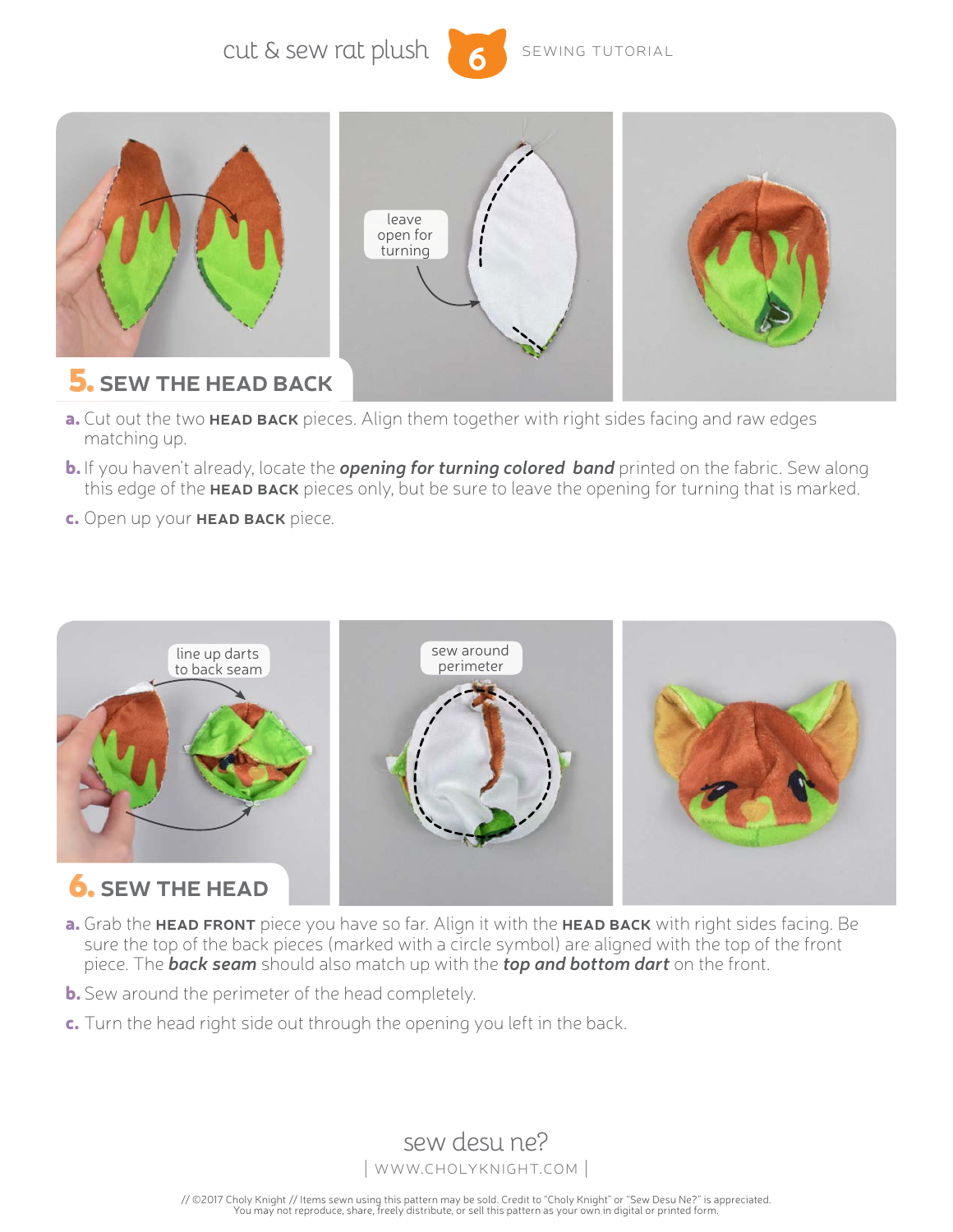



- a. Cut out your **tail** pieces. Align them with right sides facing and raw edges matching up.
- **b.** Sew the tail pieces together along the curved edge. Leave the short straight edge free for turning right side out.
- c. Before turning, clip the seam allowance at the tight curves along the shape. This will help increase the flexibility of the shape when it's turned later.



- a. To turn the TAIL right side out, you could use hemostats. But if you don't have them, a straw also works. Insert the straw into the tail until it reaches the end.
- **b.** Take a chopstick or similar blunt tool and push the tip of the tail into the straw. Continue pushing as the straw comes out and the tail will begin to turn right side out.
- c. Keep going all the way until the tail is completely turned.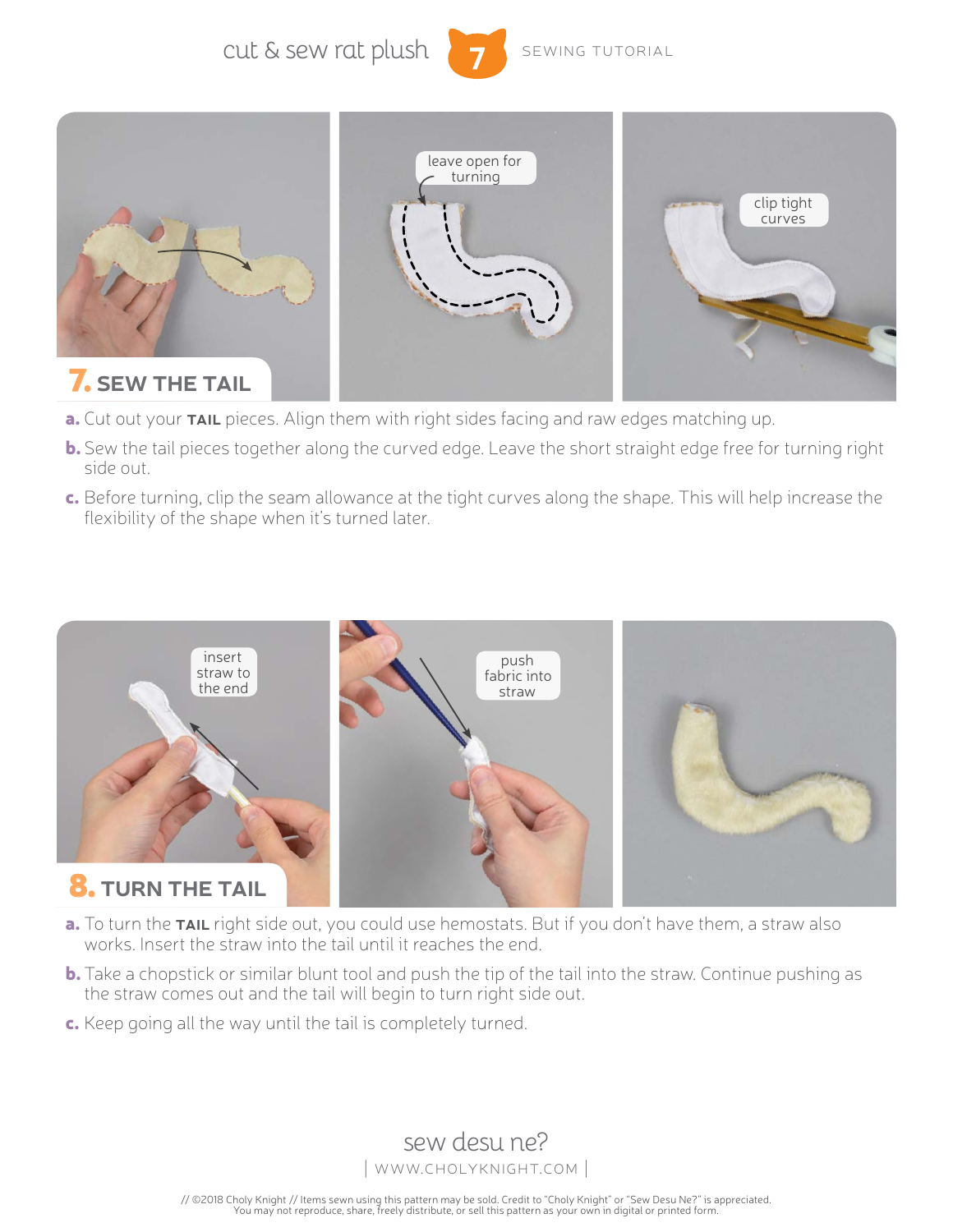



- a. The tail doesn't absolutely need stuffing, but if you like the look of it, stuff the tail at this time. Hemostats make the job much easier.
- b. Cut out your **back** pieces. If you haven't already, locate the *tail placement colored band* printed on the fabric.

Align the open end of the tail within the colored band. Be sure the tip is curling up as shown.

c. Baste the tail to the back within the seam allowance at this point.



- a. Grab your remaining **back** piece and align it over the first, lining up the edge that you've just attached the tail to.
- **b.** Sew the back pieces together along this edge only.
- c. Turn the back right side out. The tail should be successfully sandwiched in between.

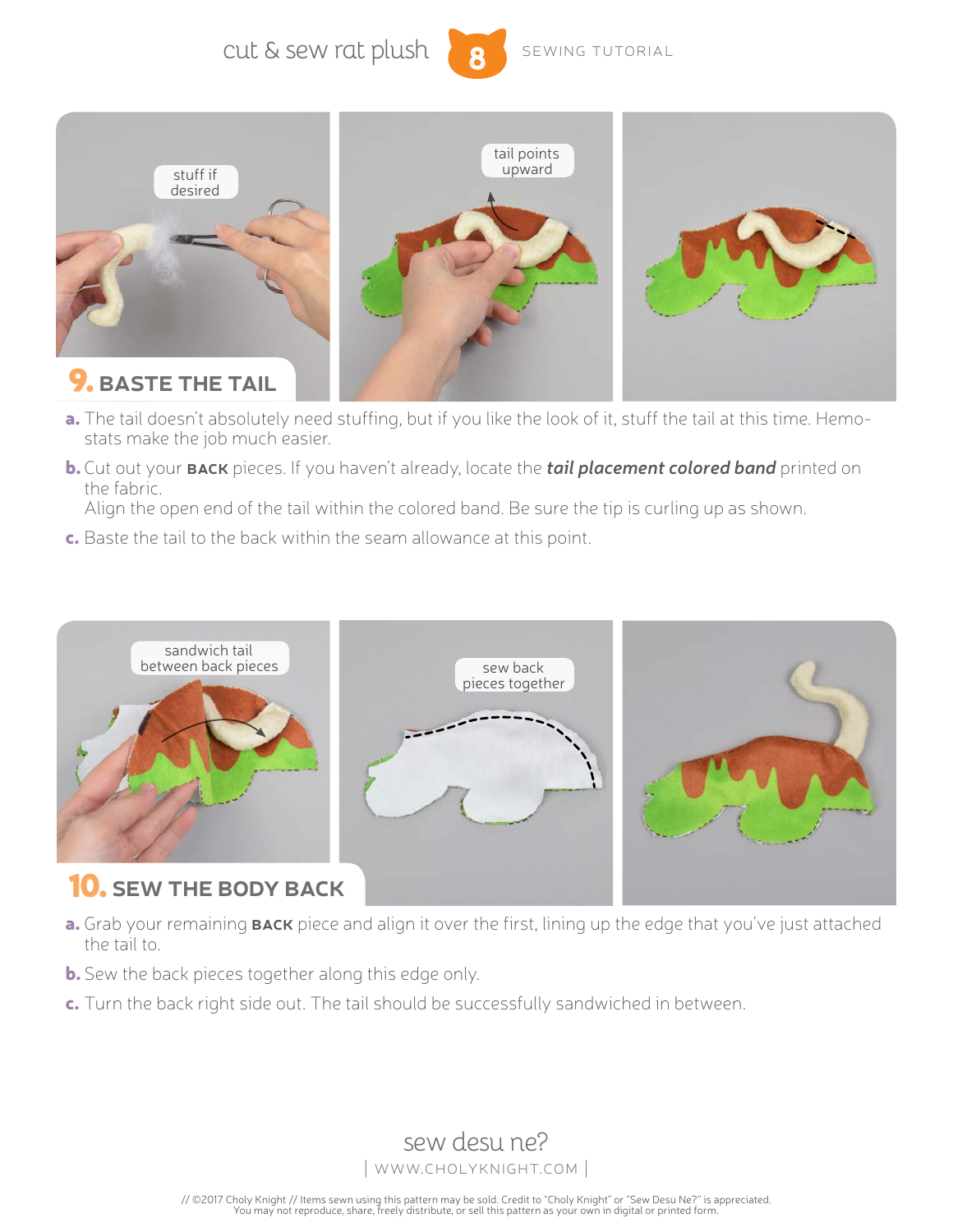cut & sew rat plush on SEWING TUTORIAL





- **a.** Cut out your **BELLY** piece. Open up your back pieces from the previous step. Align the open back pieces over the belly, matching up the small arms and legs and the spaces in between.
- b. Sew the back to the belly around the arms, legs, and tail end. Leave the neck at the top free for turning the body right side out. For best results, be sure to pivot at the spots between the arms, legs, and neck.
- c. Clip the seam allowances at the corners you've just sewn to increase flexibility when the body is turned next.



- a. Turn the whole body right side out.
- **b.** Stuff the body by starting with the front legs and back legs. Make sure they are full before moving on.
- c. Finally, move onto filling the rest of the body with stuffing. Once complete there should be no wrinkles in the fabric.

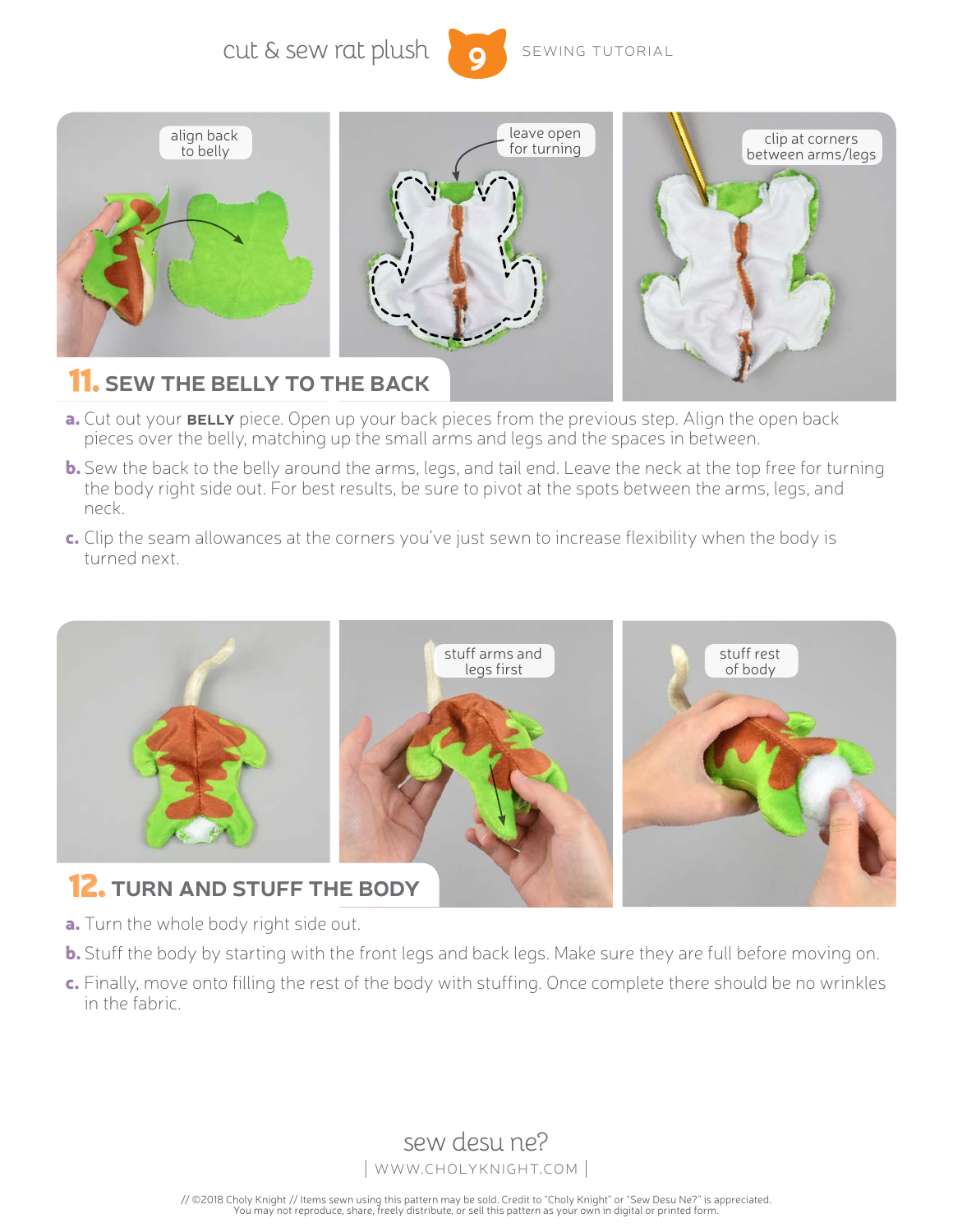cut & sew rat plush 10 sewing TUTORIAL





13. **stuff the head**



- a. Stuff the head firmly with stuffing. Focus most of it on the nose area until it fills out and has no wrinkles in the fabric.
- **b.** After the nose looks full, fill the rest of the head.



- a. Align the opening in the head over the opening in the neck. The neck opening is larger than the head opening, so arrange them so the neck opening covers the head opening. This is what we'll be stitching next. If you wish, you can draw a stitching line on the head to guide yourself.
- **b.** Thread a hand-sewing needle and knot it at the end. Insert the needle from the inside of the upper head opening and out. This will leave the knot inside the plush.
- c. Bring the head to the body and take another stitch into the neck along the back seam. This begins joining the head to the body.